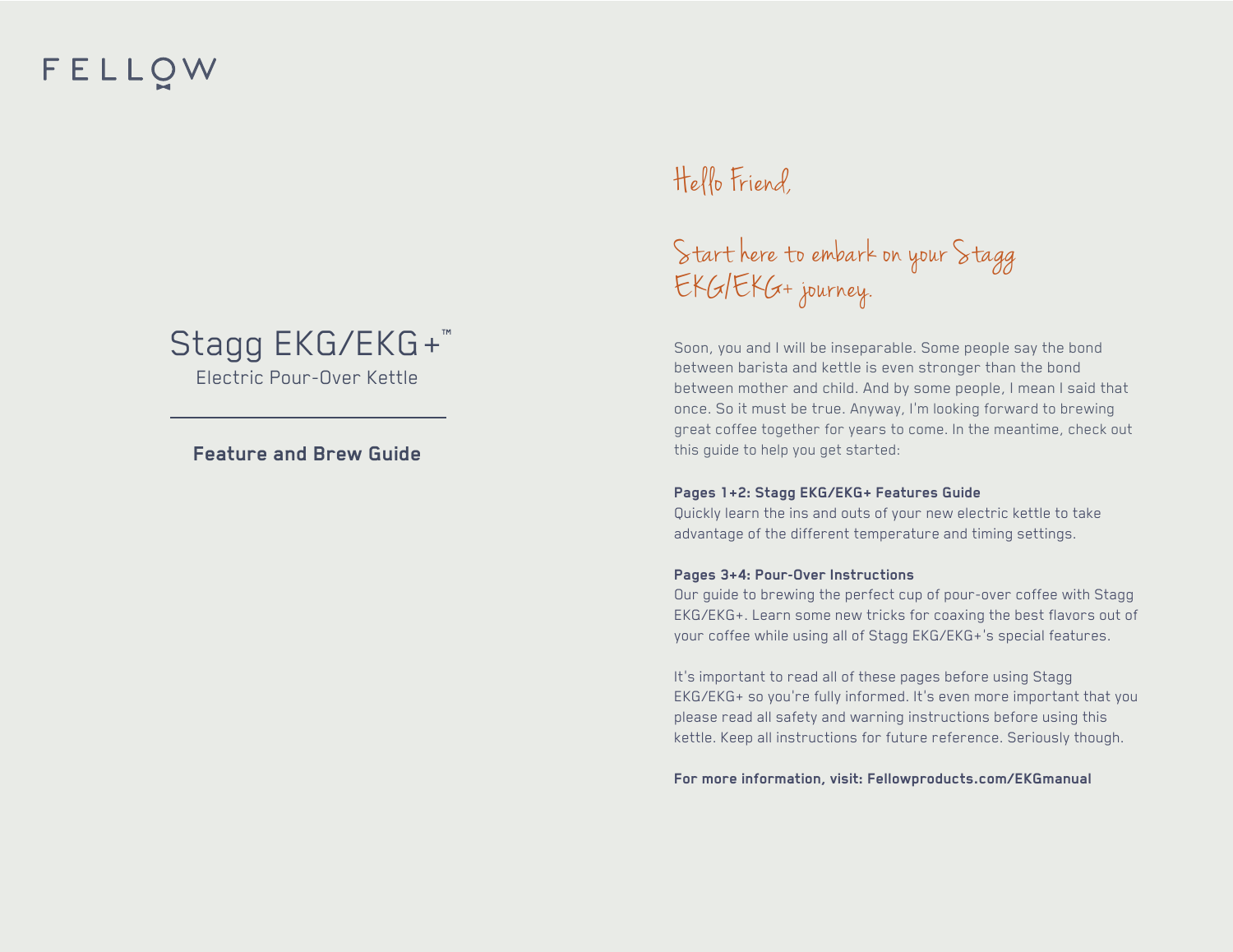# Stagg EKG/EKG+

## Features Guide



Twist the main button to SET desired temperature. Screen will

show "SET" when temperature is being set.



Push the main button to turn on your kettle.



HOLD and F/C

Use the back toggles to choose temperature and HOLD settings.



When the F/C is blinking, the kettle is heating. The top number on your screen is your SET temp. and the bottom is your current temp.



### Heating SE T Temp. Reached

Once your SET temp. is reached, your kettle will steadily maintain that temp. thanks to the smart PID controller.



#### HOLD Mode

Stagg EKG's HOLD mode maintains your SET temperature for 60 minutes when switched on. If HOLD mode is off, your kettle will reach SET temperature, stay there for 5 minutes, then stop heating and go into standby for 15 minutes before turning off.

When you have turned HOLD mode on, the screen will flash "HOLD ON". When your kettle is holding your SET temperature, HOLD will appear at the top of the LCD screen.



#### Start/Stop Brew Stopwatch

To start or stop the built-in Brew Stopwatch, hold down the main button for 2 seconds. Push main button again to stop the stopwatch and return to main screen.



Turn Off

Push the main button to turn off kettle.